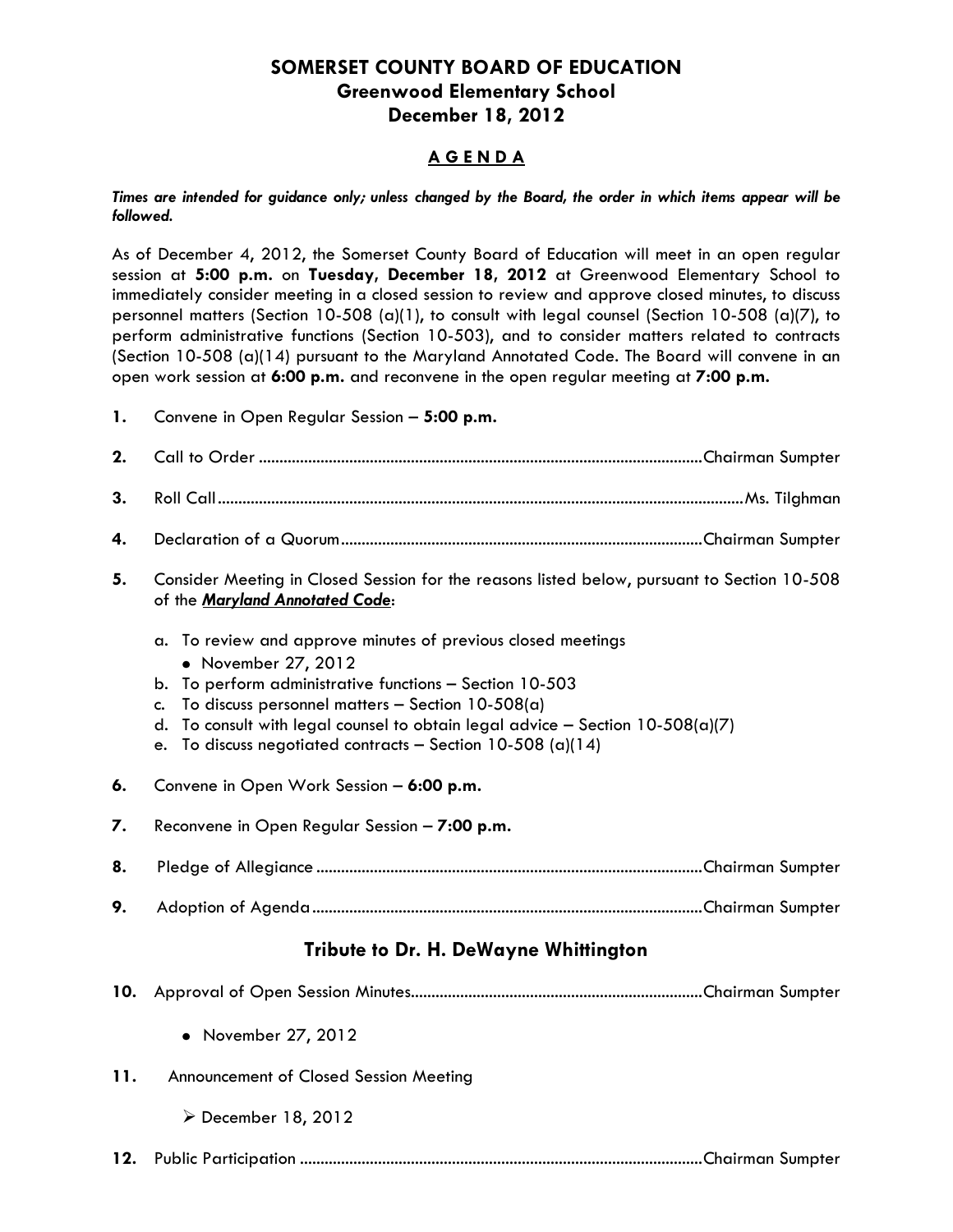| 13. |                     |                                                                                                                            |
|-----|---------------------|----------------------------------------------------------------------------------------------------------------------------|
| 14. |                     |                                                                                                                            |
| 15. | <b>OLD BUSINESS</b> |                                                                                                                            |
|     |                     | A. Policies                                                                                                                |
|     |                     | (See Tab $15-A1$ )                                                                                                         |
|     |                     | <b>B. Human Resources</b>                                                                                                  |
|     |                     | $\triangleright$ Accounting Associate<br>> Accounting Associate (Grants)<br>$\triangleright$ Accountant<br>(See Tab 15-B1) |
| 16. |                     | <b>NEW BUSINESS</b>                                                                                                        |
|     |                     | A. Finance                                                                                                                 |
|     |                     | (See Tab 16-A1)                                                                                                            |
|     |                     | (See Tab 16-A2)                                                                                                            |
|     |                     | (See Tab $16-A3$ )                                                                                                         |
|     | В.                  | <b>Curriculum &amp; Instruction</b>                                                                                        |
|     |                     | Data from Benchmarks<br>$(See Tab 16-B1)$                                                                                  |
|     |                     | (See Tab $16-C$ )                                                                                                          |
|     |                     | D. Policies                                                                                                                |
|     |                     | (See Tab $16-D1$ )                                                                                                         |
|     |                     | <b>E.</b> Student Service Report                                                                                           |
|     |                     | Uniform Initiative Update<br>Ms. Carter<br>(See Tab 16-E1)                                                                 |